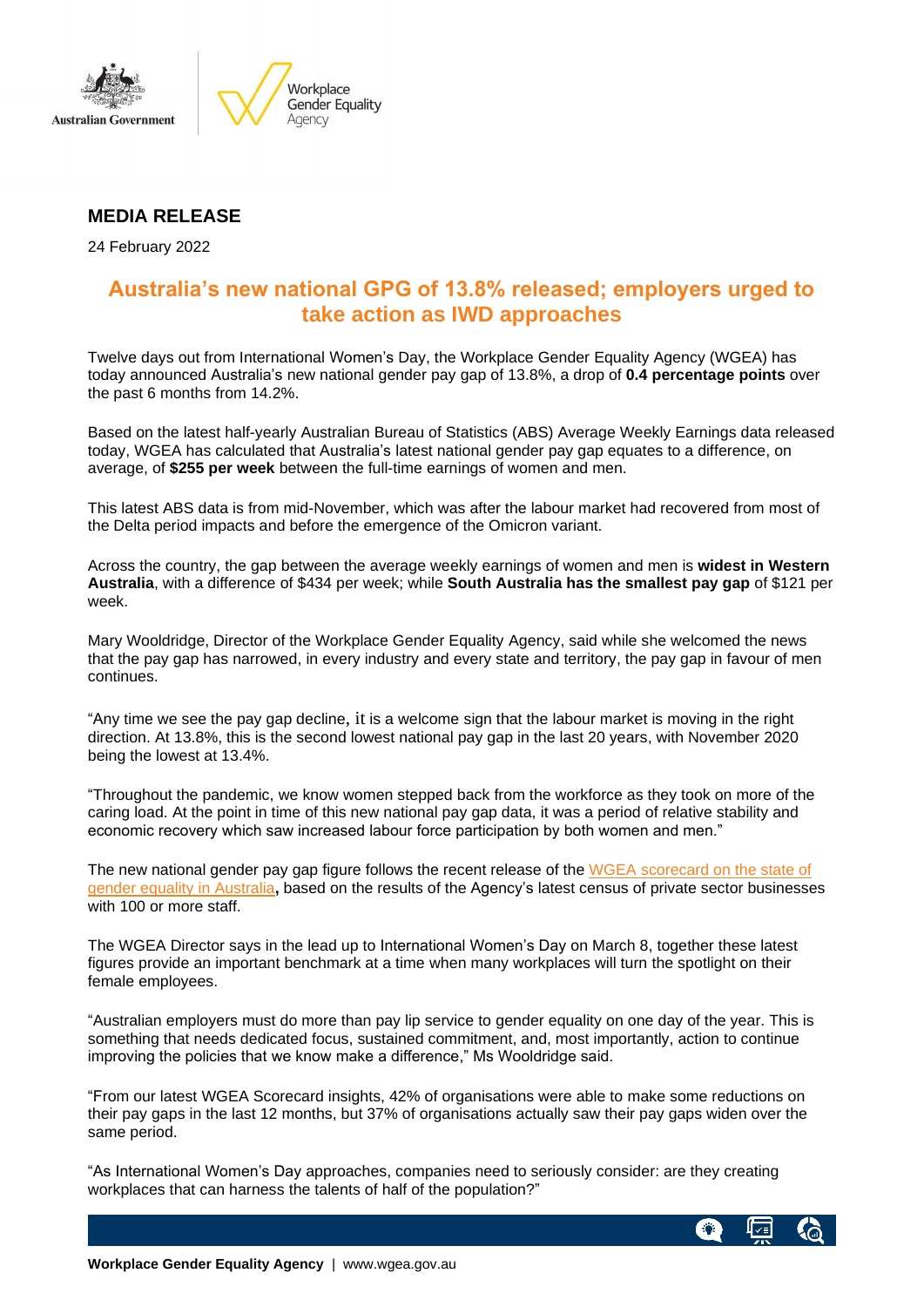Ms Wooldridge said despite some entrenched views that the gender pay gap is a result of 'women's choices', women do not simply choose to earn less than men.

"The decisions women make around work are not made in a vacuum – they are shaped by societal and cultural factors that begin long before they step foot in a workplace and continue throughout their lifetime."

"Research conducted by WGEA, KPMG and the Diversity Council in the *She's Price(d)less* report found drivers of the pay gap include a combination of factors such as Australia's highly gender-segregated industries and occupations, and the fact feminised industries, such as health care and education, tend to be paid less; the disproportionate share of unpaid care by women; and unconscious bias and discrimination in recruitment, promotion, and negotiation processes."

Ms Wooldridge said while there are a range of factors that contribute to the gender pay gap, employers can take steps to address the causes through dedicated actions focusing on how women are recruited, promoted, and paid, relative to men.

"Businesses need to look inwards and consider how they recruit, select, and promote all workers in the employee life cycle – and watch out for unconscious bias at every stage.

"One of the biggest misconceptions is that women are less likely to negotiate or ask for pay rises. Research has proven this isn't true: women are asking, but they are less likely to receive pay rises than men.

"Practical actions like using free online tools to check job advertisements for gender-neutral language, having gender-balanced interviewing panels, or even clearly advertising roles as being able to be performed flexibly, can all be first steps employers can take to move beyond words and into action to address stereotypes and biases in their workplace."

### **Addressing the pay gap**

Regular pay audits, combined with accountable actions such as reporting the results to boards, the executive, and even publicly, can be a vital first step to addressing the pay gap within organisations.

Consistency is the key – research by the BCEC and WGEA in the *Gender Equity Insights Report* showed that organisations with a start-stop approach to pay audits saw their managerial pay gaps actually increase.

### **What employers can do:**

- ✓ [Use WGEA's pay gap calculator to conduct a pay audit.](https://www.wgea.gov.au/tools/the-gender-pay-gap-calculator)
- ✓ WGEA has a toolkit for employers on how to check recruitment and promotion practices, [available to](https://sharedservicescentre-my.sharepoint.com/personal/shelby_houghton_wgea_gov_au/Documents/-%09https:/www.wgea.gov.au/tools/recruitment-and-promotion-guide)  [download on the WGEA website.](https://sharedservicescentre-my.sharepoint.com/personal/shelby_houghton_wgea_gov_au/Documents/-%09https:/www.wgea.gov.au/tools/recruitment-and-promotion-guide)
- There is also a [2-page factsheet](https://www.wgea.gov.au/sites/default/files/documents/Guide_for_organisations.pdf) for organisations available with evidence-based actions.

### **What employees can do:**

- See if your employer has conducted a pay gap audit: Visit the WGEA data explorer: to see if a [company has done a gender pay gap analysis and taken action as a result;](https://data.wgea.gov.au/organisations)
- Find out if your workplace has a strategy on addressing unconscious bias in recruitment and promotion by searching your company's name in **WGEA's new interactive data visualiser, at data.wgea.gov.au.**
- Start a conversation at work in the lead up to IWD about how and why this is important for your workplace.

## **ENDS**

**Media contact: Shelby Houghton**, WGEA Media and Communications Manager 0487 325 857

**About the Agency**: The Workplace Gender Equality Agency is an Australian Government statutory agency charged with promoting and improving gender equality in Australian workplaces. [www.wgea.gov.au.](http://www.wgea.gov.au/)